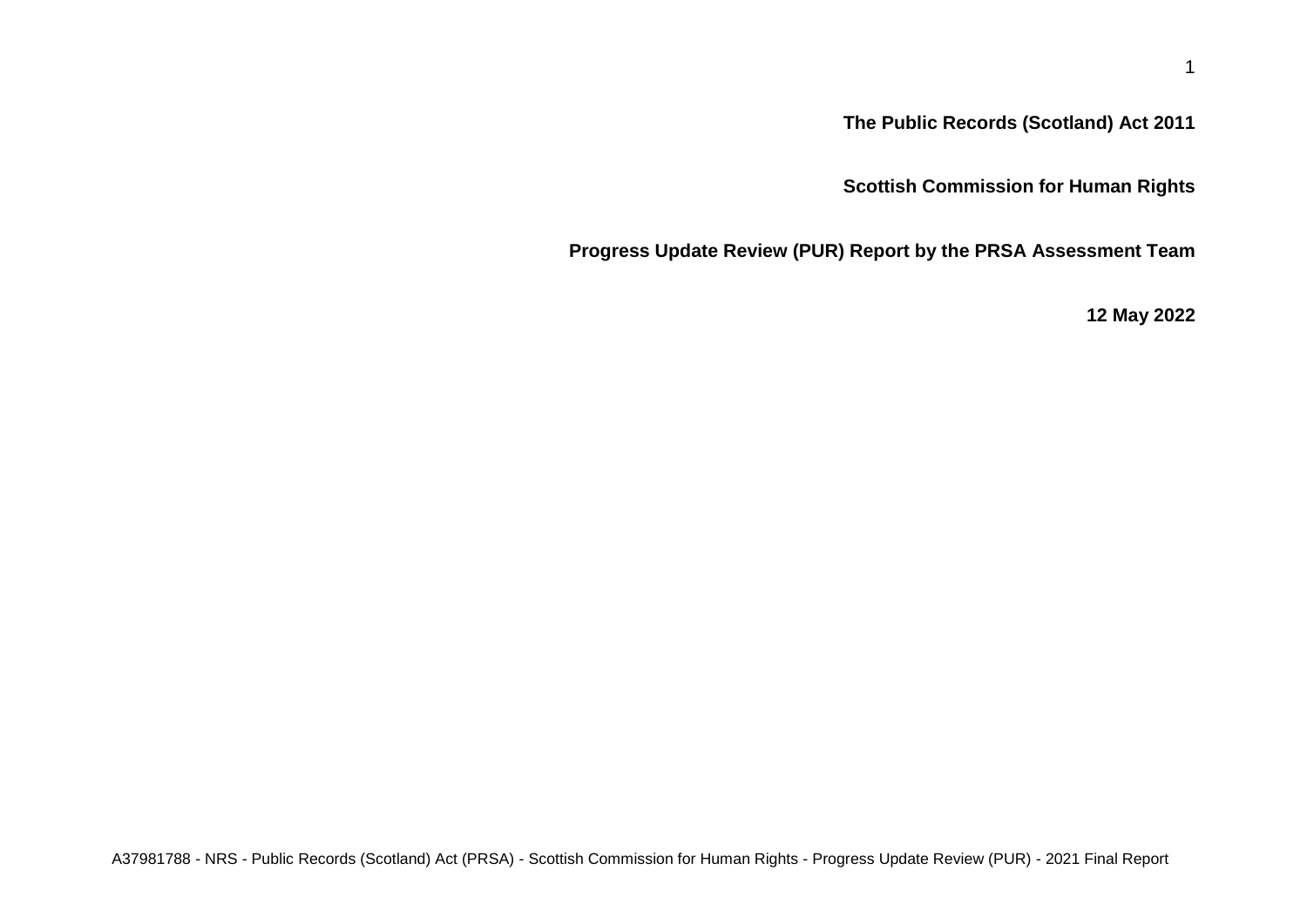# **Contents**

|                                                                  | 5     |
|------------------------------------------------------------------|-------|
| 6. Records Management Plan Elements Checklist and PUR Assessment | .6-11 |
| 7. The Public Records (Scotland) Act Assessment Team's Summary   | -12   |
|                                                                  |       |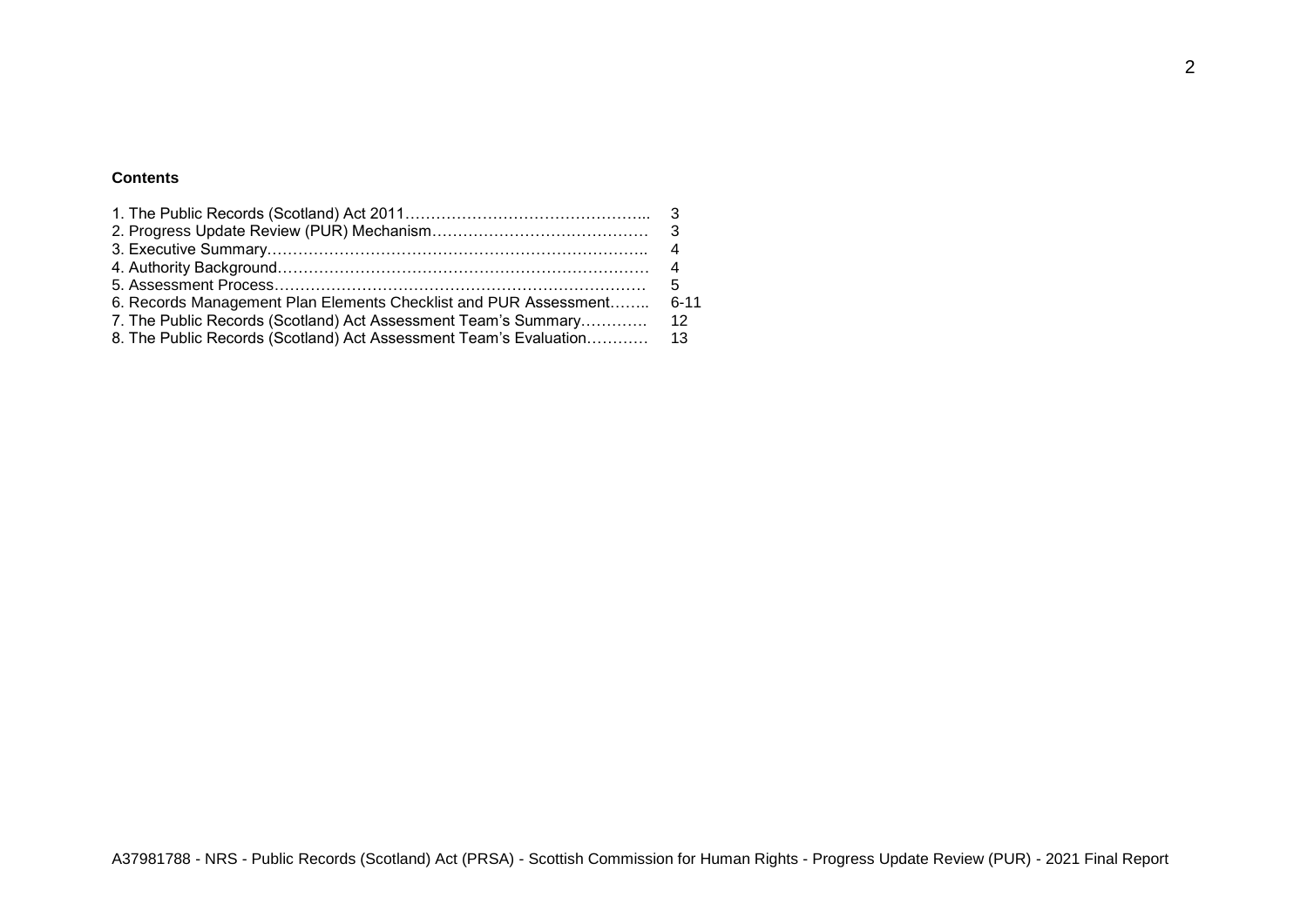### **1. Public Records (Scotland) Act 2011**

The Public Records (Scotland) Act 2011 (the Act) received Royal Assent on 20 April 2011. It is the first new public records legislation in Scotland since 1937 and came into force on 1 January 2013. Its primary aim is to promote efficient and accountable record keeping by named Scottish public authorities.

The Act has its origins in *The Historical Abuse Systemic Review: Residential Schools and Children's Homes in Scotland 1950-1995* (The Shaw Report) published in 2007. The Shaw Report recorded how its investigations were hampered by poor recordkeeping and found that thousands of records had been created, but were then lost due to an inadequate legislative framework and poor records management. Crucially, it demonstrated how former residents of children's homes were denied access to information about their formative years. The Shaw Report demonstrated that management of records in all formats (paper and electronic) is not just a bureaucratic process, but central to good governance and should not be ignored. A follow-up review of public records legislation by the Keeper of the Records of Scotland (the Keeper) found further evidence of poor records management across the public sector. This resulted in the passage of the Act by the Scottish Parliament in March 2011.

The Act requires a named authority to prepare and implement a records management plan (RMP) which must set out proper arrangements for the management of its records. A plan must clearly describe the way the authority cares for the records that it creates, in any format, whilst carrying out its business activities. The RMP must be agreed with the Keeper and regularly reviewed.

### **2. Progress Update Review (PUR) Mechanism**

Under section 5(1) & (2) of the Act the Keeper may only require a review of an authority's agreed RMP to be undertaken not earlier than five years after the date on which the authority's RMP was last agreed. Regardless of whether an authority has successfully achieved its goals identified in its RMP or continues to work towards them, the minimum period of five years before the Keeper can require a review of a RMP does not allow for continuous progress to be captured and recognised.

The success of the Act to date is attributable to a large degree to meaningful communication between the Keeper, the Assessment Team, and named public authorities. Consultation with Key Contacts has highlighted the desirability of a mechanism to facilitate regular, constructive dialogue between stakeholders and the Assessment Team. Many authorities have themselves recognised that such regular communication is necessary to keep their agreed plans up to date following inevitable organisational change. Following meetings between authorities and the Assessment Team, a reporting mechanism through which progress and local initiatives can be acknowledged and reviewed by the Assessment Team was proposed. Key Contacts have expressed the hope that through submission of regular updates, the momentum generated by the Act can continue to be sustained at all levels within authorities.

The PUR self-assessment review mechanism was developed in collaboration with stakeholders and was formally announced in the Keeper's Annual Report published on 12 August 2016. The completion of the PUR process enables authorities to be credited for the progress they are effecting and to receive constructive advice concerning on-going developments. Engaging with this mechanism will not only maintain the spirit of the Act by encouraging senior management to recognise the need for good records management practices, but will also help authorities comply with their statutory obligation under section 5(1)(a) of the Act to keep their RMP under review.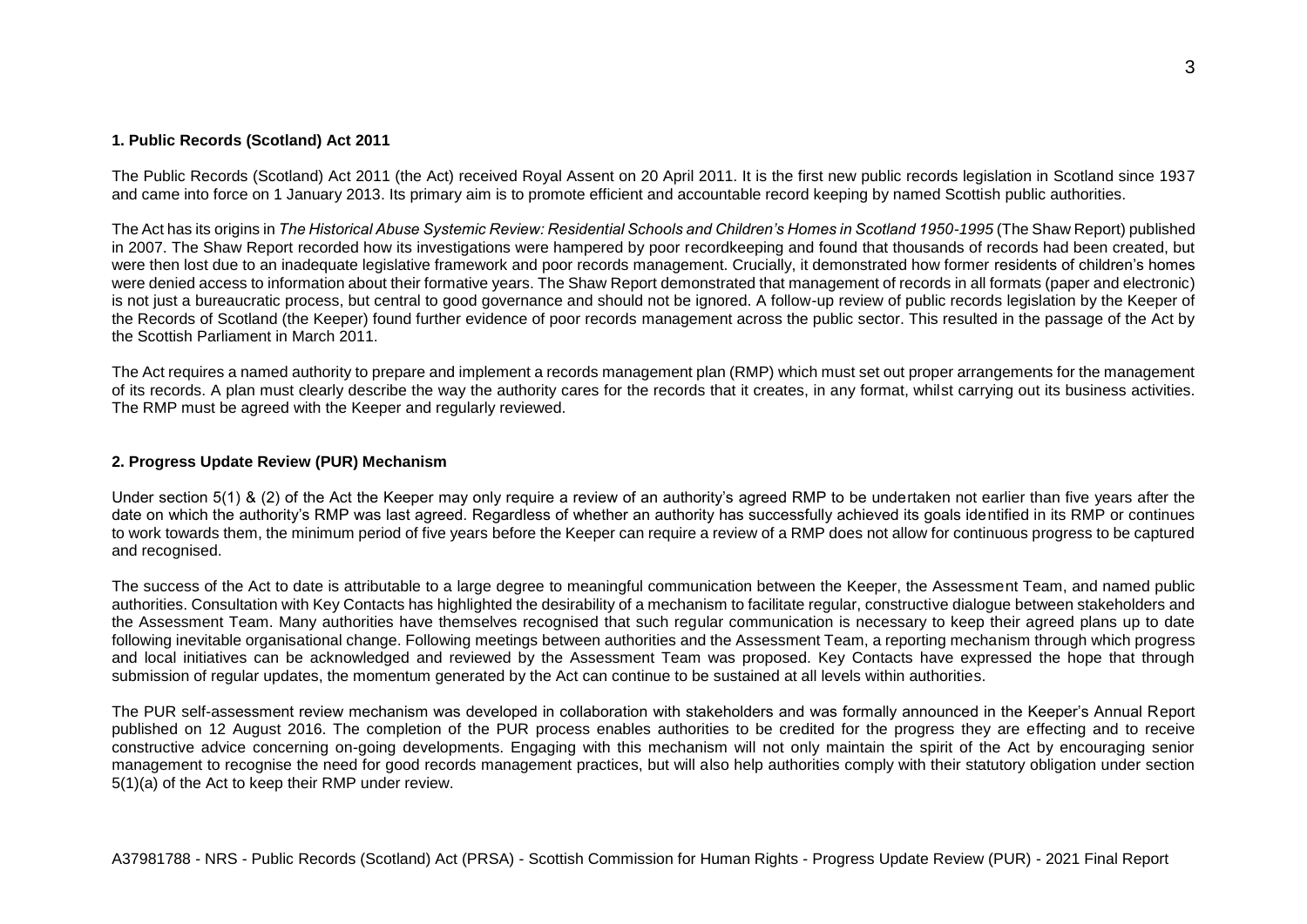### **3. Executive Summary**

This Report sets out the findings of the Public Records (Scotland) Act 2011 (the Act) Assessment Team's consideration of the Progress Update template submitted for Scottish Commission for Human Rights. The outcome of the assessment and relevant feedback can be found under sections 6 – 8.

### **4. Authority Background**

The European Convention on Human Rights is brought into Scottish law by the Scotland Act 1998 and Human Rights Act 1998.

The Scottish Commission for Human Rights is an independent body established by the Scottish Parliament in 2008 to promote and protect the human rights of everyone in Scotland. The functions of the Commission are set out in the Scottish Commission for Human Rights Act 2006. Under that Act the Commission has a general duty to promote awareness, understanding and respect for all human rights to everyone, everywhere in Scotland, and to encourage best practice in relation to human rights. The Commission fulfils this duty through education, training, guidance, publications, awareness raising and research, as well as by recommending such changes to Scottish law, policy and practice when their work demonstrates a need.

The Commission has several powers:

- to conduct inquiries into the policies and practices of public authorities
- to provide education, training and awareness raising, including publishing research
- recommending changes to Scottish law, policy and practice
- intervening in some civil court cases, where there is relevance to human rights and where there is a public interest
- entering some places of detention, as part of an inquiry

<http://www.scottishhumanrights.com/>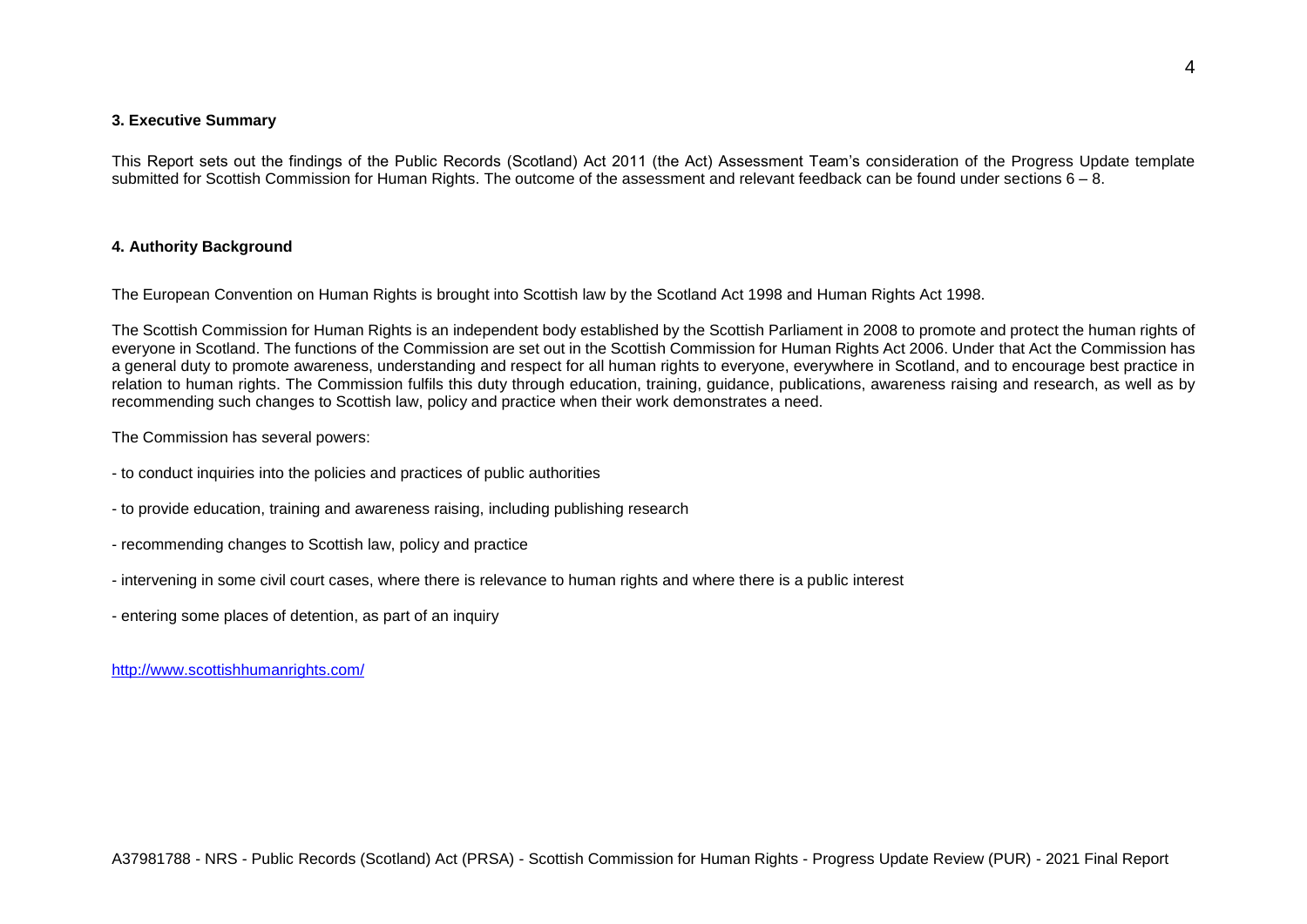#### **5. Assessment Process**

A PUR submission is evaluated by the Act's Assessment Team. The self-assessment process invites authorities to complete a template and send it to the Assessment Team one year after the date of agreement of its RMP and every year thereafter. The self-assessment template highlights where an authority's plan achieved agreement on an improvement basis and invites updates under those 'Amber' elements. However, it also provides an opportunity for authorities not simply to report on progress against improvements, but to comment on any new initiatives, highlight innovations, or record changes to existing arrangements under those elements that had attracted an initial 'Green' score in their original RMP submission.

The assessment report considers statements made by an authority under the elements of its agreed Plan that included improvement models. It reflects any changes and/or progress made towards achieving full compliance in those areas where agreement under improvement was made in the Keeper's Assessment Report of their RMP. The PUR assessment report also considers statements of further progress made in elements already compliant under the Act.

Engagement with the PUR mechanism for assessment cannot alter the Keeper's Assessment Report of an authority's agreed RMP or any RAG assessment within it. Instead the PUR Final Report records the Assessment Team's evaluation of the submission and its opinion on the progress being made by the authority since agreeing its RMP. The team's assessment provides an informal indication of what marking an authority could expect should it submit a revised RMP to the Keeper under the Act, although such assessment is made without prejudice to the Keeper's right to adopt a different marking at that stage.

#### **Key:**

| G | The Assessment<br>Team agrees this<br>element of an<br>authority's plan. | А | The Assessment Team agrees this element<br>of an authority's progress update<br>submission as an 'improvement model'.<br>This means that they are convinced of the<br>authority's commitment to closing a gap in<br>provision. They will request that they are<br>updated as work on this element<br>progresses. | R | There is a serious gap in<br>provision for this element<br>with no clear explanation of<br>how this will be addressed.<br>The Assessment Team<br>may choose to notify the<br>Keeper on this basis. |
|---|--------------------------------------------------------------------------|---|------------------------------------------------------------------------------------------------------------------------------------------------------------------------------------------------------------------------------------------------------------------------------------------------------------------|---|----------------------------------------------------------------------------------------------------------------------------------------------------------------------------------------------------|
|---|--------------------------------------------------------------------------|---|------------------------------------------------------------------------------------------------------------------------------------------------------------------------------------------------------------------------------------------------------------------------------------------------------------------|---|----------------------------------------------------------------------------------------------------------------------------------------------------------------------------------------------------|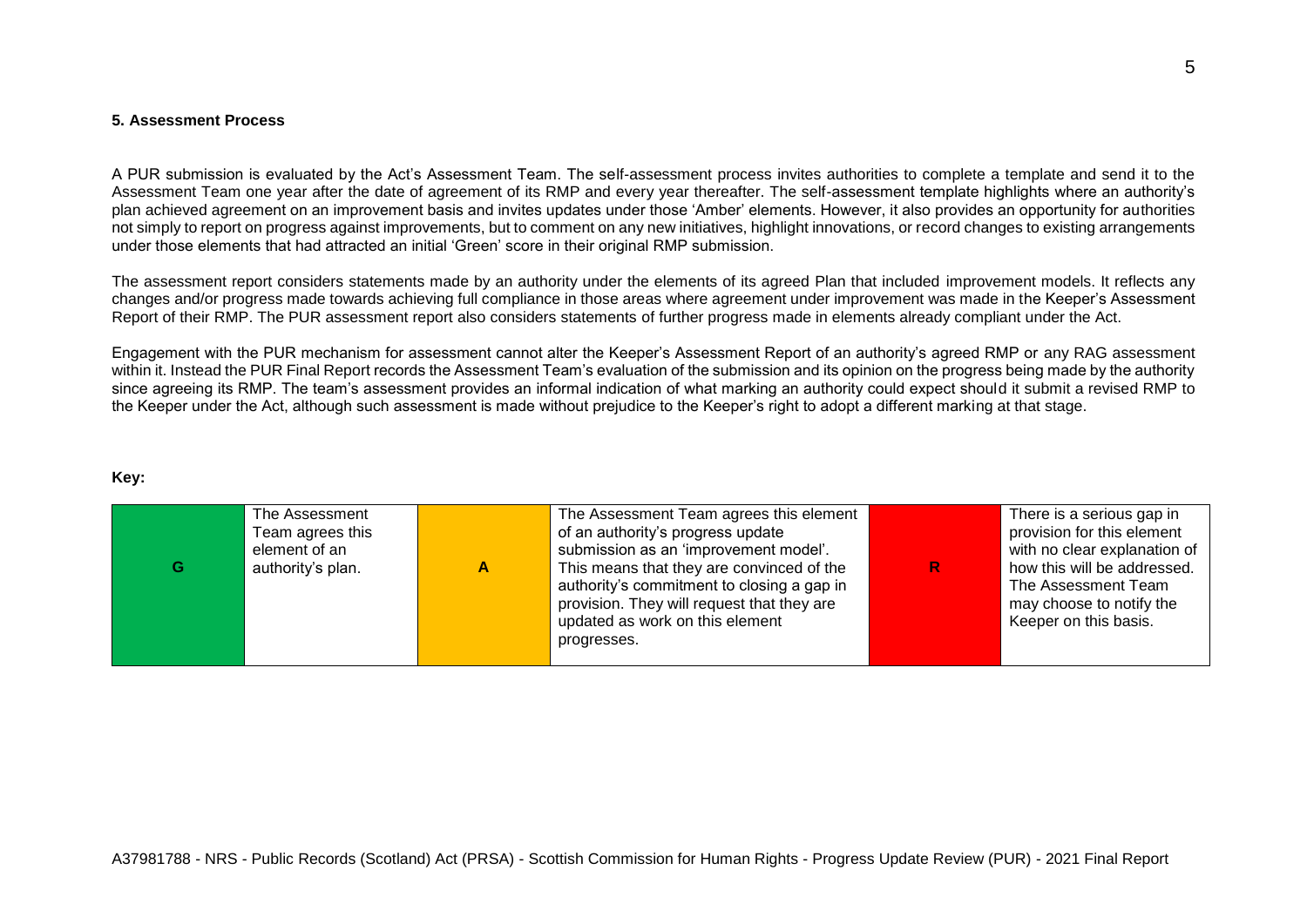| 6. Progress Update Review (PUR) Template: Scottish Commission for Human Rights |
|--------------------------------------------------------------------------------|
|--------------------------------------------------------------------------------|

| <b>Element</b>        | <b>Status of</b><br>elements<br>under<br>agreed<br>Plan<br><b>22DEC15</b> | <b>Status of</b><br>evidence<br>under<br>agreed<br>Plan<br><b>22DEC15</b> | <b>Progress</b><br>assessment<br><b>status</b><br><b>12MAY22</b> | <b>Keeper's Report Comments on</b><br><b>Authority's Plan</b><br><b>22DEC15</b> | Self-assessment<br><b>Update as submitted</b><br>by the Authority since<br><b>22DEC15</b>                                      | <b>Progress Review</b><br><b>Comment</b><br><b>12MAY22</b>                                                                                                                                                                                                                                                                                                                                                                                                                                                                  |
|-----------------------|---------------------------------------------------------------------------|---------------------------------------------------------------------------|------------------------------------------------------------------|---------------------------------------------------------------------------------|--------------------------------------------------------------------------------------------------------------------------------|-----------------------------------------------------------------------------------------------------------------------------------------------------------------------------------------------------------------------------------------------------------------------------------------------------------------------------------------------------------------------------------------------------------------------------------------------------------------------------------------------------------------------------|
| 1. Senior Officer     | G                                                                         | G                                                                         | G                                                                | Update required on any change.                                                  | The Chair of the<br>Commission has overall<br>responsibility for<br>Records Management.                                        | Noted with thanks. The<br>Keeper's Assessment Team<br>understand that the<br>Commission is currently<br>transitioning between<br>Chairs (Statement:<br><b>Transition between Chairs</b><br>(scottishhumanrights.com).<br>Once the new Chair has<br>taken up post, we would be<br>grateful to be updated with<br>the relevant contact details,<br>as the Keeper requires to<br>be informed on any change<br>to the individual named at<br>Element 1. The Team can<br>be contacted at<br>public_records@nrscotland.<br>gov.uk |
| 2. Records<br>Manager | G                                                                         | G.                                                                        | G                                                                | Update required on any change.                                                  | <b>The Scottish</b><br><b>Commission for Human</b><br>Rights has identified<br>Andy Munro, Interim<br>Chief Operating Officer, | Noted with thanks. Update<br>required on any future<br>change.                                                                                                                                                                                                                                                                                                                                                                                                                                                              |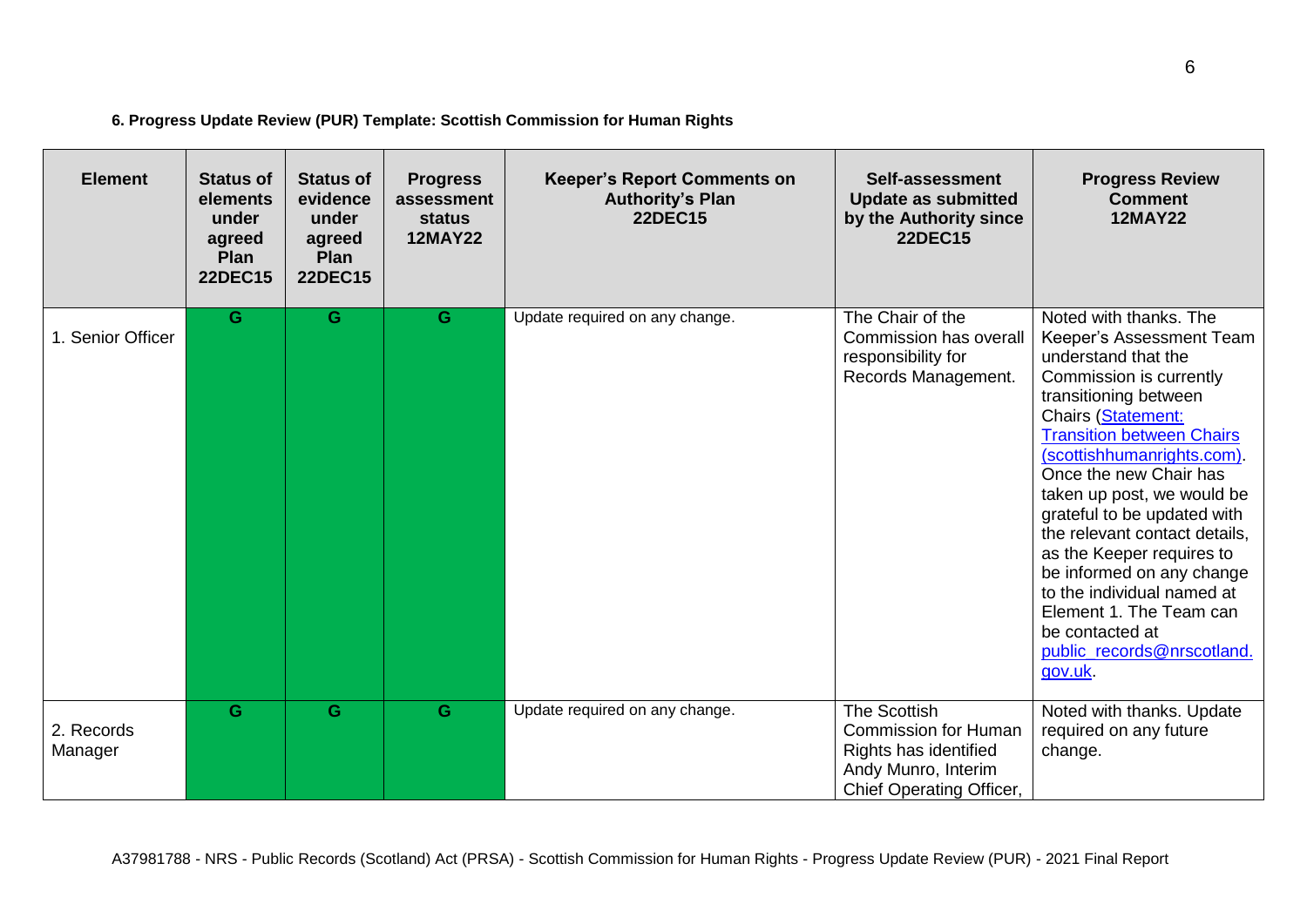|                               |              |   |              |                                                                                                                                                                                                                                                                                                                                                                                                                                                                                                                                                                                                                                                                                                                           | as the individual<br>responsible for the day-<br>to-day implementation<br>of the Plan.<br>The Interim Chief<br><b>Operating Officer</b><br>reports directly to the<br>Commission and is<br>supported by the<br>Information<br><b>Management Support</b><br>Officer, who he line<br>manages.                                                                                                   |                                                                                                                                                                                                                                                                                                                                                                                                                    |
|-------------------------------|--------------|---|--------------|---------------------------------------------------------------------------------------------------------------------------------------------------------------------------------------------------------------------------------------------------------------------------------------------------------------------------------------------------------------------------------------------------------------------------------------------------------------------------------------------------------------------------------------------------------------------------------------------------------------------------------------------------------------------------------------------------------------------------|-----------------------------------------------------------------------------------------------------------------------------------------------------------------------------------------------------------------------------------------------------------------------------------------------------------------------------------------------------------------------------------------------|--------------------------------------------------------------------------------------------------------------------------------------------------------------------------------------------------------------------------------------------------------------------------------------------------------------------------------------------------------------------------------------------------------------------|
| 3. Policy                     | G            | G | G            | Update required on any change.                                                                                                                                                                                                                                                                                                                                                                                                                                                                                                                                                                                                                                                                                            | Records Management<br>Policy is currently being<br>reviewed.                                                                                                                                                                                                                                                                                                                                  | The Assessment Team note<br>this update with thanks.                                                                                                                                                                                                                                                                                                                                                               |
| 4. Business<br>Classification | $\mathbf{A}$ | G | $\mathbf{A}$ | The Commission intends to develop a more<br>detailed Business Classification Scheme in<br>2015-16 as part of the transition from a<br>shared drive facility to an electronic records<br>management system. The Keeper considers<br>the steps being taken by the authority as<br>reasonable and he would like to be kept<br>updated as work progresses on this project.<br>The Keeper agrees this element of the<br>Scottish Commission for Human Rights'<br>Records Management Plan on 'improvement<br>model' terms. This means that he<br>acknowledges that the authority has<br>identified a gap in provision (current shared<br>drive system needs replacing) and has put<br>processes in place to close that gap. His | Progress has been<br>made in developing a<br><b>Classification Scheme</b><br>to support the transition<br>from shared drives to<br>an electronic records<br>management system.<br>However, progress has<br>been slower than<br>initially planned due to<br>a relocation of the<br>Commission's office,<br>changes of personnel<br>in key roles, and<br>significantly hampered<br>by COVID-19. | Update noted with thanks.<br>The Assessment Team<br>understand that authorities<br>sometimes face various<br>pressures, including staff<br>changes and office<br>relocation as indicated here<br>by the Commission. The<br>Team also recognise the<br>significant disruption to<br>organisations over the past<br>2 years caused by the<br>coronavirus pandemic.<br>The Team are pleased to<br>hear, despite these |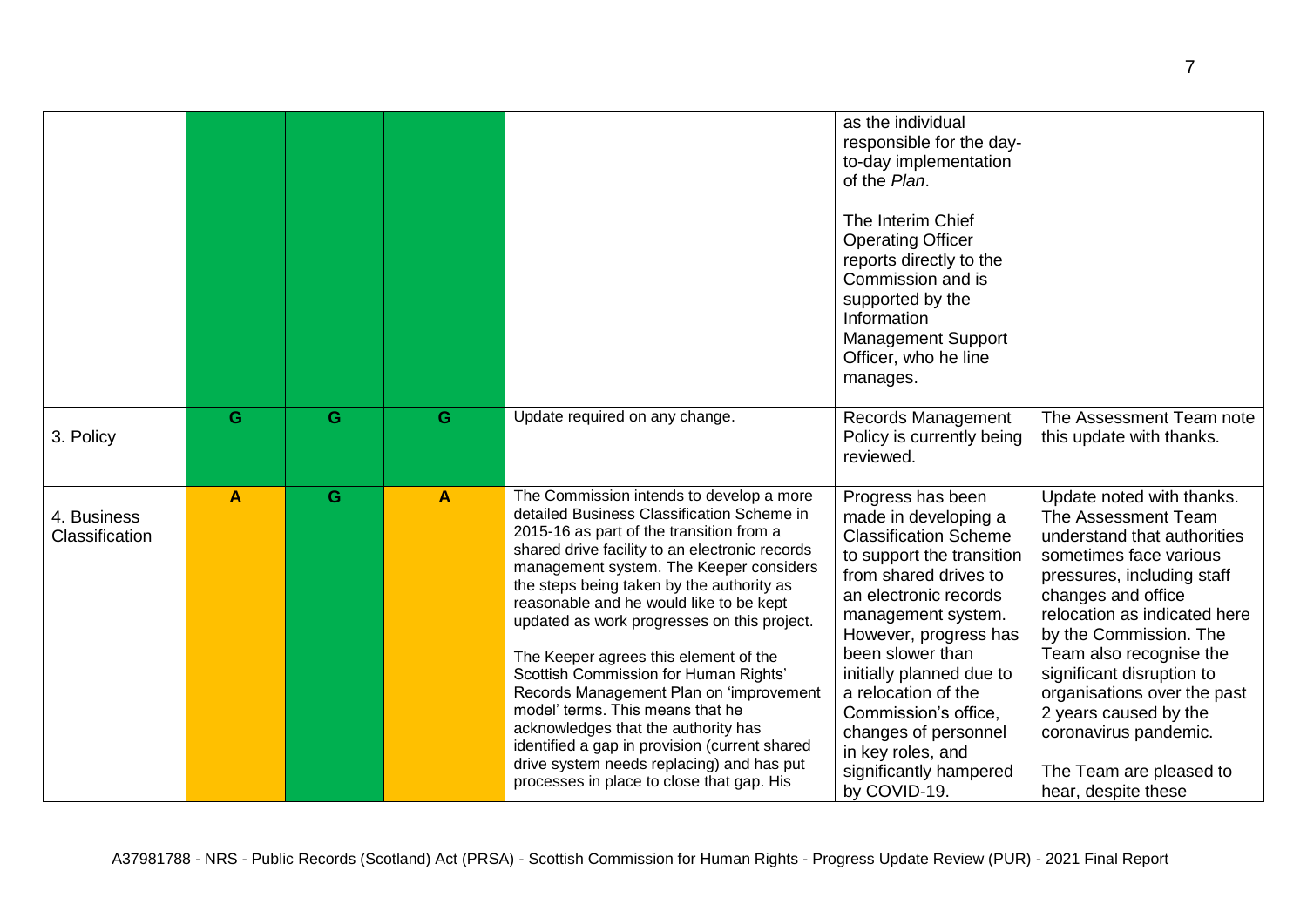|                                 |   |   |   | agreement of this element is conditional on<br>being kept appraised of developments. | Progress includes<br>A revised project<br>plan for the<br>transition to ERDM<br><b>Autumn Winter</b><br>2022;<br>development of file<br>types for the move<br>to ERDM;<br>a revised and<br>simplified records<br>disposal process;<br>an updated<br><b>Retention Schedule</b> | challenges, that the<br><b>Commission have</b><br>continued to make progress<br>in the development of their<br>BSC to support the<br>migration of their electronic<br>records from shared drives<br>to an EDRM solution.<br>The Team thank the<br>Commission for providing a<br>round-up of their recent<br>activities, including the<br>revision and updating of the<br>policies and processes that<br>will be affected by the<br>implementation of the<br>EDRM. These changes are<br>encouraging and display the<br>authority's commitment to<br>their RM responsibilities<br>under Element 4.<br>The Element remains<br>Amber while work<br>continues. |
|---------------------------------|---|---|---|--------------------------------------------------------------------------------------|-------------------------------------------------------------------------------------------------------------------------------------------------------------------------------------------------------------------------------------------------------------------------------|-----------------------------------------------------------------------------------------------------------------------------------------------------------------------------------------------------------------------------------------------------------------------------------------------------------------------------------------------------------------------------------------------------------------------------------------------------------------------------------------------------------------------------------------------------------------------------------------------------------------------------------------------------------|
| 5. Retention<br><b>Schedule</b> | G | G | G | Update required on any change.                                                       | The Commission has a<br>revised Retention<br>Schedule dated<br>January 2022.<br>A revised Records<br><b>Disposal Procedure</b><br>dated January 2022                                                                                                                          | The Assessment Team<br>thank the authority for the<br>update regarding the<br>revised Retention Schedule<br>and the corresponding<br>revision of the supporting<br>Records Disposal                                                                                                                                                                                                                                                                                                                                                                                                                                                                       |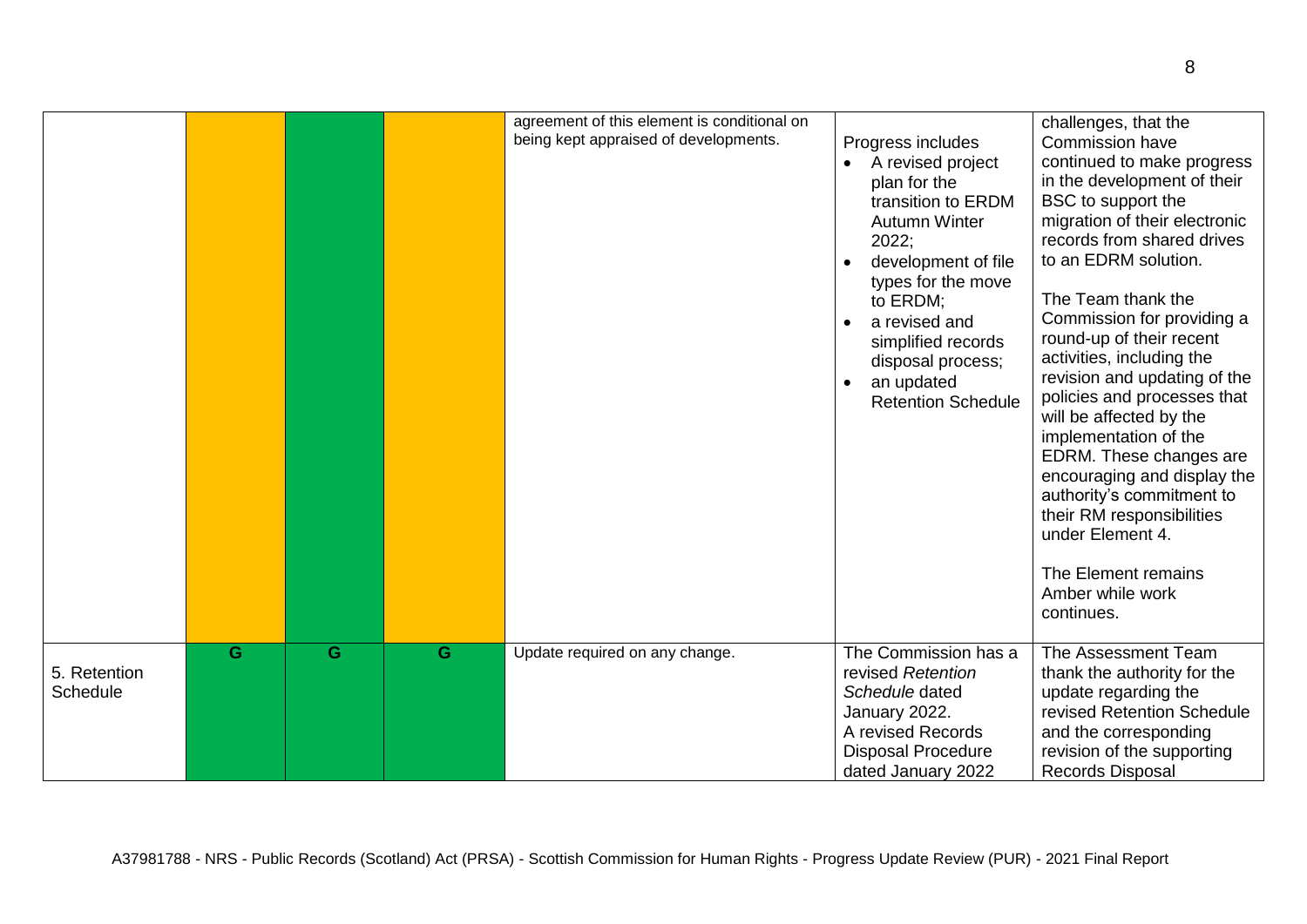|                                |   |   |              |                                                                                                                                                                                                                                                                                                                                                                                                                                                                                                                                                                                                                                                                                                                                                                                                                                                                                  | supports the Retention<br>Schedule.                                                                                                                                                                                     | Procedure. Update required<br>on any future change.                                                                                                                                                                                                                                                                                                                                                      |
|--------------------------------|---|---|--------------|----------------------------------------------------------------------------------------------------------------------------------------------------------------------------------------------------------------------------------------------------------------------------------------------------------------------------------------------------------------------------------------------------------------------------------------------------------------------------------------------------------------------------------------------------------------------------------------------------------------------------------------------------------------------------------------------------------------------------------------------------------------------------------------------------------------------------------------------------------------------------------|-------------------------------------------------------------------------------------------------------------------------------------------------------------------------------------------------------------------------|----------------------------------------------------------------------------------------------------------------------------------------------------------------------------------------------------------------------------------------------------------------------------------------------------------------------------------------------------------------------------------------------------------|
| 6. Destruction<br>Arrangements | G | G | G            | Update required on any change.                                                                                                                                                                                                                                                                                                                                                                                                                                                                                                                                                                                                                                                                                                                                                                                                                                                   | Electronic Records held<br>on the shared drives<br>are destroyed<br>according to the revised<br><b>Retention Schedule</b><br>using the procedure in<br>the revised Records<br>Disposal Procedure.<br>No further change. | Noted with thanks. The<br>Team are pleased to hear<br>that the authority are<br>providing for the appropriate<br>destruction of electronic<br>records currently held on<br>shared drives.<br>Update required on any<br>future change.                                                                                                                                                                    |
| 7. Archiving and<br>Transfer   | A | A | $\mathbf{A}$ | The Commission has identified the National<br>Records of Scotland (NRS) as a suitable<br>repository for records of permanent value<br>and are currently negotiating a Memorandum<br>of Understanding (MoU) at the time of<br>assessment. The Keeper considers this<br>entirely appropriate and requests that he has<br>sight of the MoU once formally agreed.<br>The Keeper agrees that the Scottish<br>Commission for Human Rights have<br>identified a suitable repository for the<br>permanent preservation of selected records.<br>He can agree this element under<br>'improvement model' terms. This means that<br>he accepts that the authority has identified a<br>gap in provision (no formal agreement with<br>the archive) and have put processes in place<br>to close that gap. His agreement is<br>conditional on the approved MoU being<br>provided when available. | An MoU with NRS has<br>been prepared and is<br>awaiting<br>input/comments from<br>NRS.<br>It is anticipated that<br>approval will be sought<br>in summer 2022.                                                          | The Assessment Team<br>thank the Commission for<br>this update regarding an<br>MoU with the NRS.<br>This is a welcome step<br>towards ensuring that<br>appropriate arrangements<br>for the permanent<br>preservation of the<br>authority's records of<br>enduring value are<br>facilitated. The Element<br>remains Amber while<br>progress continues, and the<br>Team look forward to future<br>updates. |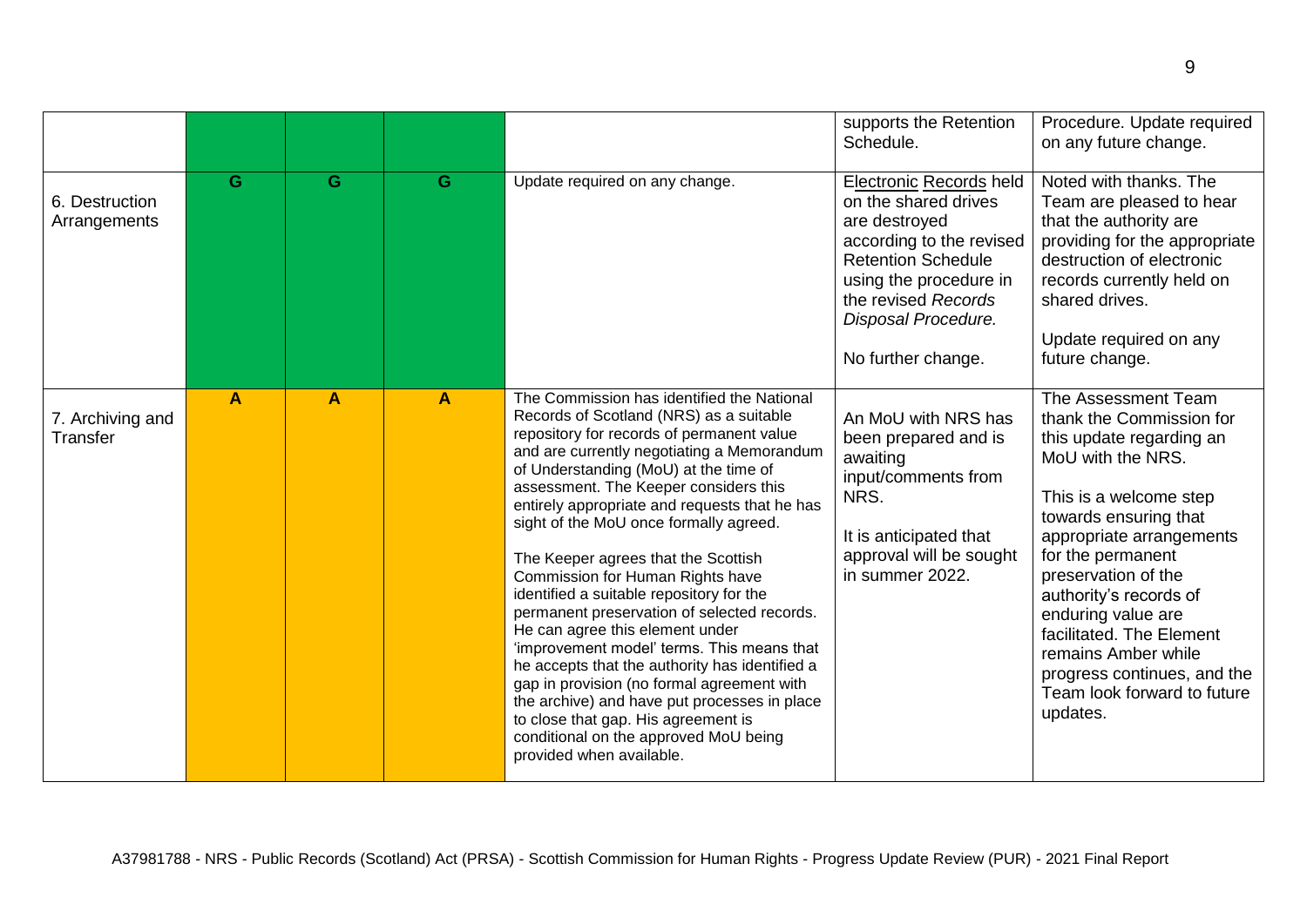| 8. Information<br>Security                             | G                       | G | G            | Update required on any change.                                                                                                                                                                                                                                                                                                                                                               | No change.                                                                                                                                                                                                            | Noted with thanks. Update<br>required on any future<br>change.                                                                                                                                                                                                                                                                                                                                      |
|--------------------------------------------------------|-------------------------|---|--------------|----------------------------------------------------------------------------------------------------------------------------------------------------------------------------------------------------------------------------------------------------------------------------------------------------------------------------------------------------------------------------------------------|-----------------------------------------------------------------------------------------------------------------------------------------------------------------------------------------------------------------------|-----------------------------------------------------------------------------------------------------------------------------------------------------------------------------------------------------------------------------------------------------------------------------------------------------------------------------------------------------------------------------------------------------|
| 9. Data<br>Protection                                  | G                       | G | G            | The Commission demonstrates strong<br>compliance under this element as evidenced<br>by the ready access for staff to the Policy<br>and the running of staff training in this area.<br>There is also an awareness raising session<br>scheduled for January 2016. The Keeper<br>commends this initiative and would welcome<br>updates on how these sessions have been<br>received.             | The Commission has<br>revised its Data<br>Protection Policy and<br>guidance for staff. The<br>revised policy is dated<br>Jan 2022.<br>A staff<br>refresher/training<br>session is planned for<br>Autumn /Winter 2022. | The Assessment Team<br>thank the Commission for<br>informing us of the revision<br>of their Data Protection<br>Policy and staff guidance.<br>The Team welcome news<br>that the authority plan to run<br>refresher Data Protection<br>training sessions to support<br>its staff. This will help<br>promote and reinforce good<br>practice relating to Data<br>Protection across the<br>organisation. |
| 10. Business<br>Continuity and<br><b>Vital Records</b> | G                       | G | G            | Update required on any change.                                                                                                                                                                                                                                                                                                                                                               | <b>Business Continuity</b><br>Plan updated in<br>October 2020, no<br>significant changes.                                                                                                                             | Noted with thanks. Update<br>required on any future<br>change.                                                                                                                                                                                                                                                                                                                                      |
| 11. Audit Trail                                        | $\overline{\mathsf{A}}$ | G | $\mathbf{A}$ | The Commission recognises that there is a<br>need for better audit trail and management of<br>electronic records. It is anticipated that the<br>plan to implement an ERM solution will<br>greatly improve provisions in this area. The<br>Keeper commends the work being done to<br>close the gap in provision and requests<br>updates as the work to implement the ERM<br>system continues. | The Commission is<br>planning to move to an<br><b>ERM</b> solution in late<br>Autumn/Winter 2022.<br>This will significantly<br>improve the audit trail<br>and management of<br>electronic records.                   | This update is noted with<br>thanks. The Assessment<br>Team agree that that the<br>implementation of an EDRM<br>solution will streamline audit<br>trail of the Commission's<br>electronic records, and<br>support greater version<br>control.                                                                                                                                                       |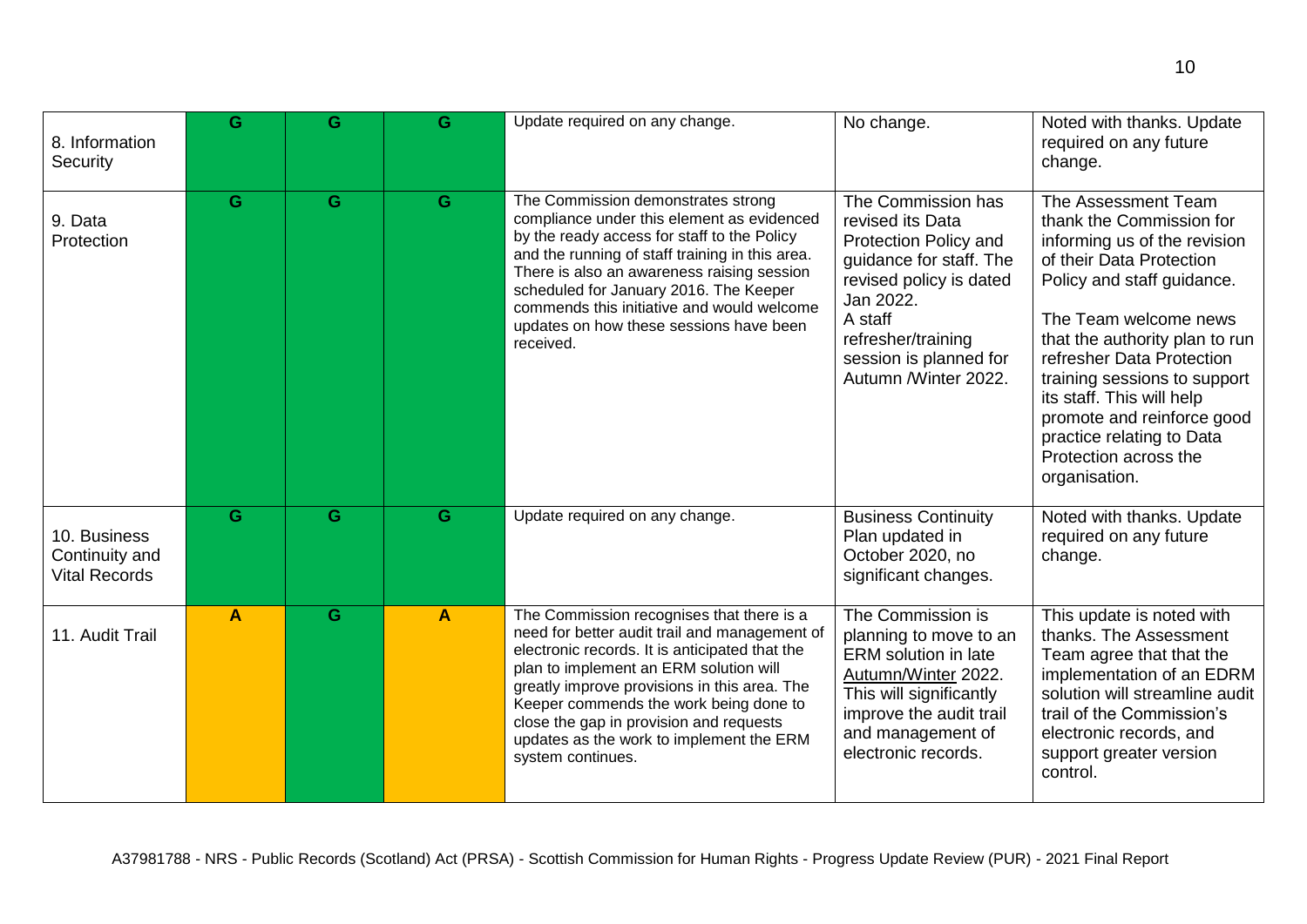|                              |     |     |     | The Keeper agrees this element of the<br>Scottish Human Rights Commission on<br>'improvement model' terms. This means that<br>he acknowledges that the authority has<br>identified a gap in provision and has put<br>processes in place to close that gap. His<br>agreement is conditional on being kept up to<br>date as the ERM solution is developed.                                                                                               |                                                                                                                                                                   | While this work continues.<br>the Element remains at<br>Amber, The Team look<br>forward to updates in<br>subsequent PURs.                                                                                                                                                                                         |
|------------------------------|-----|-----|-----|--------------------------------------------------------------------------------------------------------------------------------------------------------------------------------------------------------------------------------------------------------------------------------------------------------------------------------------------------------------------------------------------------------------------------------------------------------|-------------------------------------------------------------------------------------------------------------------------------------------------------------------|-------------------------------------------------------------------------------------------------------------------------------------------------------------------------------------------------------------------------------------------------------------------------------------------------------------------|
| 12. Competency<br>Framework  | G   | G   | G   | The Commission have committed to ensure<br>that staff maintain and develop their<br>competence in information and records<br>management, and they have scheduled a<br>targeted training programme to achieve this.<br>The Keeper commends this commitment to<br>staff training and would be interested to hear<br>what impact this training is having.                                                                                                 | Staff undertook DPA<br>refresher training in<br>2018. Further training<br>and updates and will be<br>provided to support the<br>transition to an ERM<br>solution. | The Team welcome news<br>that training will be provided<br>for staff in light of the<br>transition to the EDRM.<br>Update required on any<br>further change.                                                                                                                                                      |
| 13. Assessment<br>and Review | G.  | G   | G   | The Commission demonstrate their<br>compliance under this element through their<br>commitment to regularly review and develop<br>as necessary their policies, procedures, and<br>practices. A review of many of the key<br>aspects of the Plan are scheduled for July<br>2017. The Keeper commends this work and<br>would welcome any updates concerning the<br>reviews and whether changes in policies and<br>practice have subsequently taken place. | This self-assessment<br>provides a range of<br>updates on reviews to<br>policies and practices.                                                                   | Noted with thanks.<br>Throughout the authority's<br>self-assessment update,<br>they have indicated regular<br>review and update of their<br>RM policies and practices.<br>Engagement with the PUR<br>process also demonstrates<br>the authority's commitment<br>to their RM responsibilities<br>under Element 13. |
| 14. Shared<br>Information    | N/A | N/A | N/A | n/a                                                                                                                                                                                                                                                                                                                                                                                                                                                    | n/a                                                                                                                                                               | n/a                                                                                                                                                                                                                                                                                                               |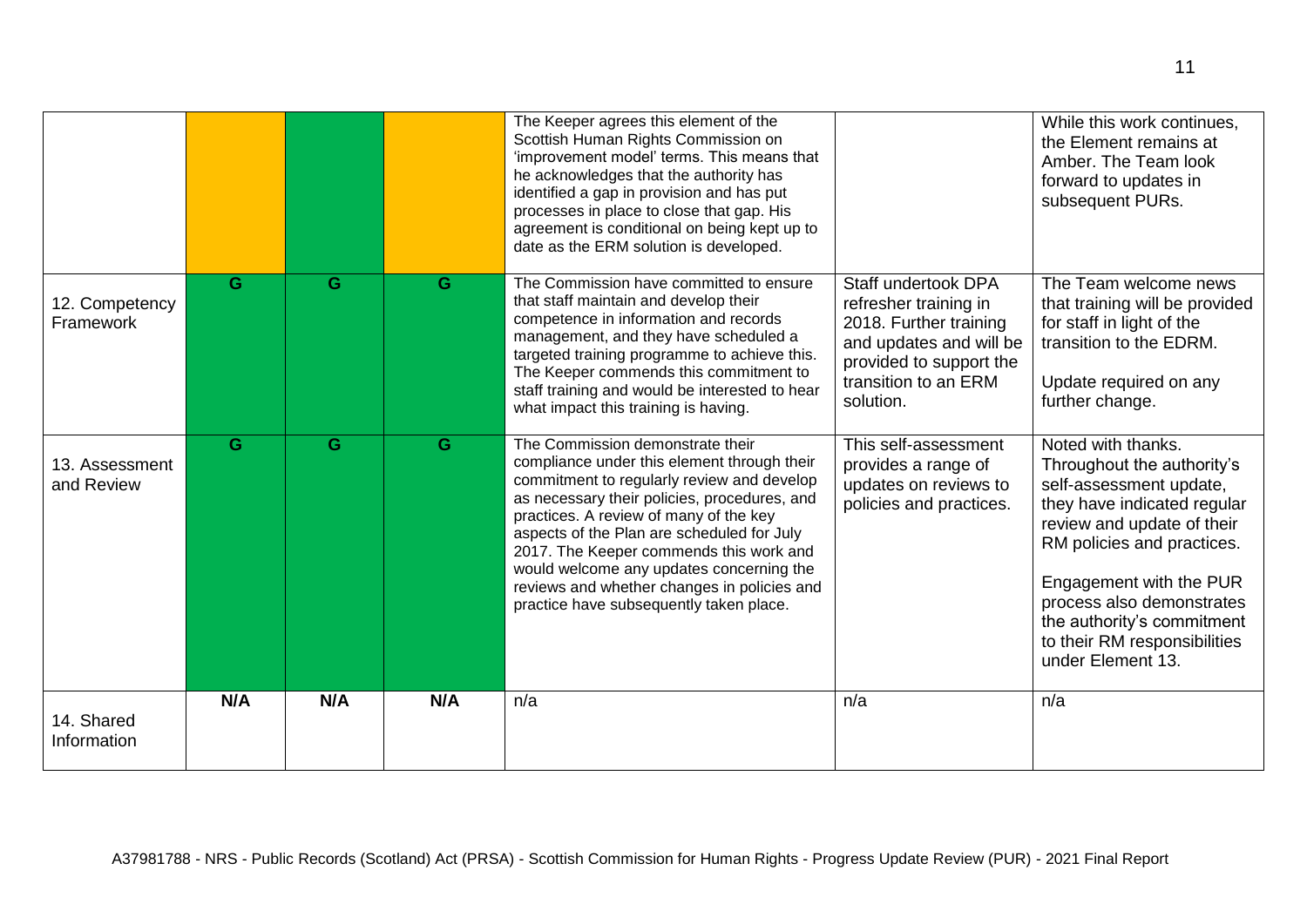# **7. The Public Records (Scotland) Act Assessment Team's Summary**

# Version

The progress update submission which has been assessed is the one received by the Assessment Team on 1<sup>st</sup> February 2022. The progress update was submitted by Mandy Gallacher, Information Management Support.

The progress update submission makes it clear that it is a submission for the **Scottish Commission for Human Rights.**

The Assessment Team has reviewed the Scottish Commission for Human Rights' Progress Update submission and agrees that the proper record management arrangements outlined by the various elements in the authority's plan continue to be properly considered. The Assessment Team commends this authority's efforts to keep its Records Management Plan under review.

## General Comments

The Scottish Commission for Human Rights continues to take its records management obligations seriously and is working to bring all elements into full compliance.

Section 5(2) of the Public Records (Scotland) Act 2011 provides the Keeper of the Records of Scotland (the Keeper) with authority to revisit an agreed plan only after five years has elapsed since the date of agreement. Section 5(6) allows authorities to revise their agreed plan at any time and resubmit this for the Keeper's agreement. The Act does not require authorities to provide regular updates against progress. The Keeper, however, encourages such updates.

The Keeper cannot change the status of elements formally agreed under a voluntary submission, but he can use such submissions to indicate how he might now regard this status should the authority choose to resubmit its plan under section (5)(6) of the Act.